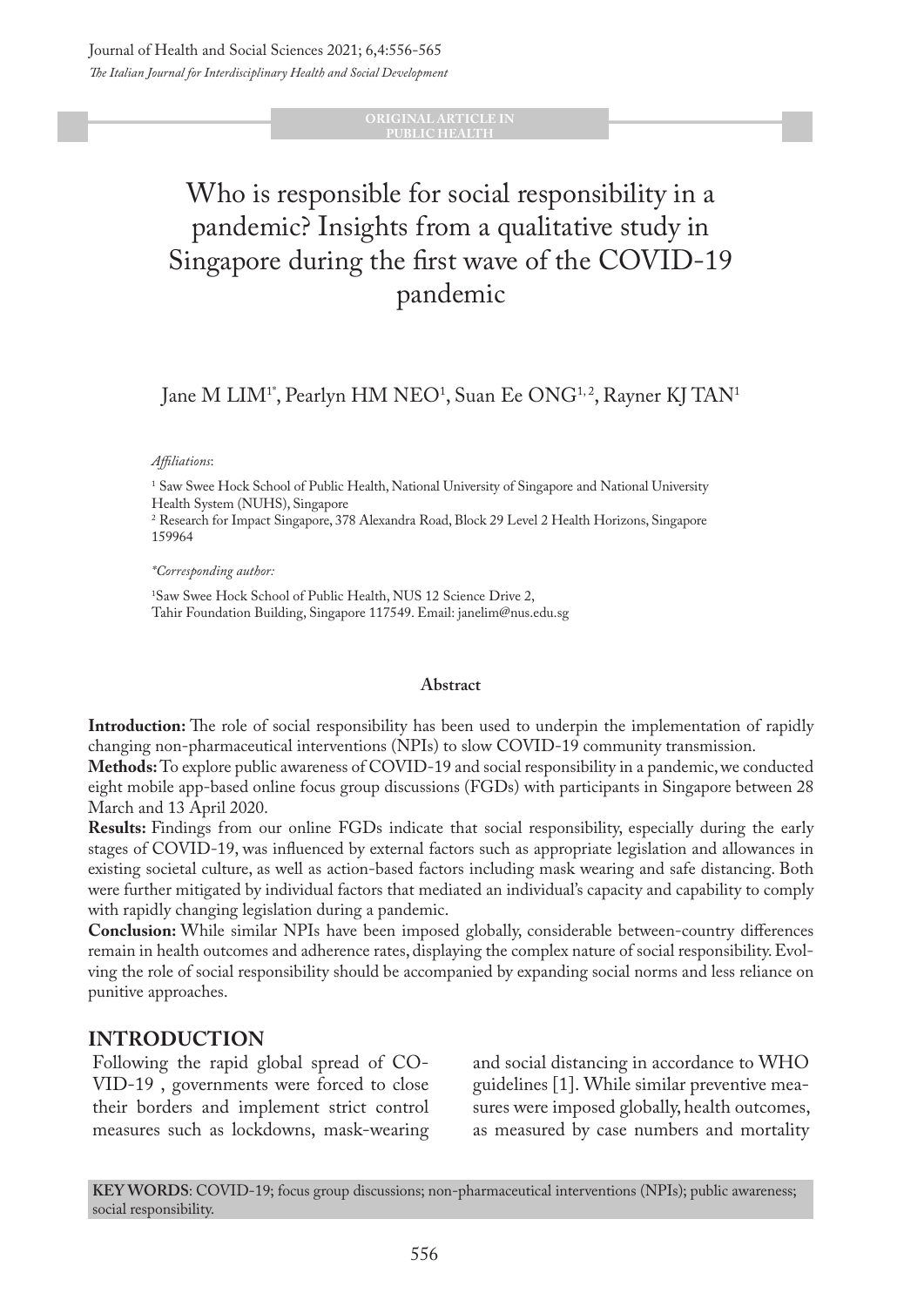rates, have varied considerably across different countries [2]. Such differences display the complex, multifaceted nature of social responsibility in adhering to non-pharmaceutical interventions (NPIs) [3–7]. The concept of social responsibility is an ethical framework [8] that suggests that an individual has an obligation to undertake actionable civic duties that potentially benefit both themselves and their community at large. In a global pandemic, social responsibility can present as overall community compliance to NPIs, an additional key indicator of the success of such measures. Existing literature on community compliance to COVID-19 control measures have highlighted the role of population-level sociocultural characteristics as well as individual-level factors such as gender, education or religion [9, 10], indicating the subjective nature in capacities to adhere to and adopt rapidly evolving NPIs. Previous research also outlines the differential impact of physical and mental health outcomes of NPIs across varying segments of the population, disproportionately affecting groups

such as older adults [11–13] and females [14, 15]. Such evidence then demonstrates the consequential influence of context on compliance. The first case of COVID-19 was reported in Singapore on 23 January 2020. Since then, the Singapore government incrementally implemented a series of movement control measures to curb its spread, including the closure of entertainment establishments such as nightclubs and bars in late February 2020 following the change in Singapore's Disease Outbreak Response System Condition (DORSCON) color code from yellow to orange [16]. A key NPI that occurred in Singapore was a period of strict movement control measures from 7 April to 1 June 2020, also known as the 'circuit breaker'. The term 'circuit-breaker' referred to a set of measures that would curb the continued spread of COVID-19 in the community, and in effect 'break the circuit' of transmission. Movement control measures during this time included the closure of entertainment establishments and non-essential workplaces, mandatory mask-wearing, as well as restrictions on le-

#### **TAKE-HOME MESSAGE**

*Although rapidly changing non-pharmaceutical interventions have been implemented globally to slow COVID-19 community transmission, stark differences remain in health outcomes and adherence rates, indicating the complex nature of social responsibility. Understanding the role of social responsibility can help to expand social norms, encouraging less reliance on punitive approaches.* 

#### **Competing interests** - none declared.

Copyright © 2021 Jane Lim et al. Edizioni FS Publishers This is an open access article distributed under the Creative Commons Attribution (CC BY 4.0) License, which permits unrestricted use, distribution, and reproduction in any medium, provided the original work is properly cited. See http:www.creativecommons.org/licenses/by/4.0/.

**Cite this article as:** Lim JM, Neo PHM, Ong SE, Tan RKJ. A qualitative study: Who is responsible for social responsibility in a pandemic? Insights from a qualitative study in Singapore during the first wave of the COVID-19 pandemic. J Health Soc Sci. 2021;6(4): 556-565

DOI: 10.19204/2021/whsr8

**Author Contributions**: Conceptualisation, study design, methodology: JL, PN, SEO, RT. Data collection: JL, SEO, RT. Data analysis: JL, RT. Writing-original draft: JL. Writing-review & editing: JL, PN, SEO, RT.

Received: 7/09/2021 Accepted: 11/11/2021 Published Online: 30/12/2021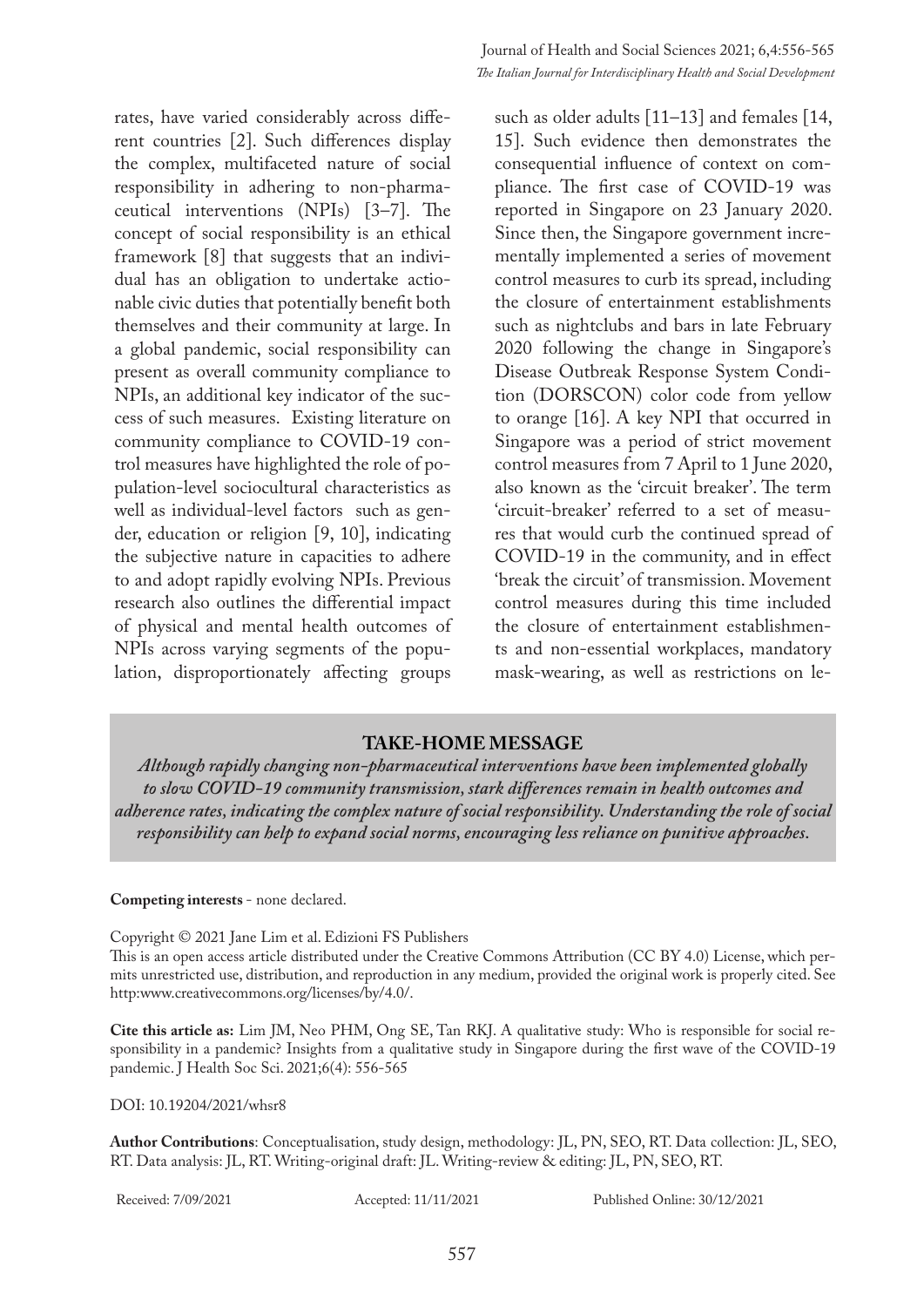aving the house unless for essential services such as buying groceries, caring for elderly family members who were living alone, or seeking or rendering medical attention [17]. To explore public awareness of COVID-19 and public perceptions, understandings, and practices of social responsibility in a pandemic, we conducted eight mobile app-based online focus group discussions (FGDs) with adult (> 21 years) participants in Singapore.

# **METHODS**

### *Data collection and study participants*

Between 28 March and 13 April 2020, we conducted eight mobile app-based FGDs [18] to explore public awareness of COVID-19, concerns surrounding the propagation of misinformation, as well as participants' perceptions of social responsibility. Participants were recruited through commonly used social media platforms such as Facebook, Twitter and Instagram. Members of the public were eligible for the study if they were 1) at least 21 years of age, 2) WhatsApp users, and 3) community-dwelling Singaporean citizens or permanent residents at point of recruitment. Due to strict implementation of circuit breaker measures in Singapore, FGDs were conducted over WhatsApp, the most widely used chat application in the country at the time. WhatsApp was also selected because of its high levels of security at the time, with automated end-to-end encryption of chats [19]. Participants were stratified by the following age groups  $-21$  to 30 years, 31 to 40 years, 41 to 50 years and 51 years and above – to compare similarities and differences in perceptions across age groups. Each FGD was led by one main facilitator and two observers and was conducted over a period of five consecutive days. Data collection was conducted both synchronously (i.e., all participants were required to be online at a specific time for a specific duration) and asynchronously (i.e., participants could reply at their convenience anytime between 9am and 6pm), with new topics of discussion introduced daily. All participants were reimbursed SGD50 upon

completion of the study.

All participants were also required to sign and complete a comprehensive online consent form that included clauses on confidentiality and sharing of identities of other participants and/or discussed content prior to the start of the FGD. At the beginning of every day's discussion, after introducing the day's topic, the facilitator would outline discussion ground rules to remind participants to interact with other respectfully, civilly, and non-judgementally. All chat transcripts, including media files (e.g., photos, videos, memes) were directly downloaded from the researchers' WhatsApp phone applications and stored in a secure, password-protected location accessible only to research team members.

# *Topic guide*

The development of FGD topic guides was informed by published evidence that highlighted key aspects of communication, public awareness, and information in a pandemic [20–22]. As such, participants were first asked about their general knowledge and attitudes towards COVID-19, and subsequently how they accessed and understood both official and unofficial sources of COVID-19 information. On the last two days, participants were then asked about their experiences with misinformation surrounding COVID-19 and how they perceived outbreak preparedness, alongside related issues of panic buying and stock-outs. Complete topic guides used for the five days of discussion can be found in the appendix.

# *Thematic analysis*

All WhatsApp chat transcripts were imported and coded using Dedoose Version 8.0.35 [23]. Thematic analysis using an inductive (data-driven) approach was used to analyse the data. Initially, JL independently coded a subset of five interviews and each developed a preliminary set of codes for analysis. This code set was then then compared and reviewed by PN, SEO and RT to develop a consolidated codebook for the rest of the analysis. Final modifications were made to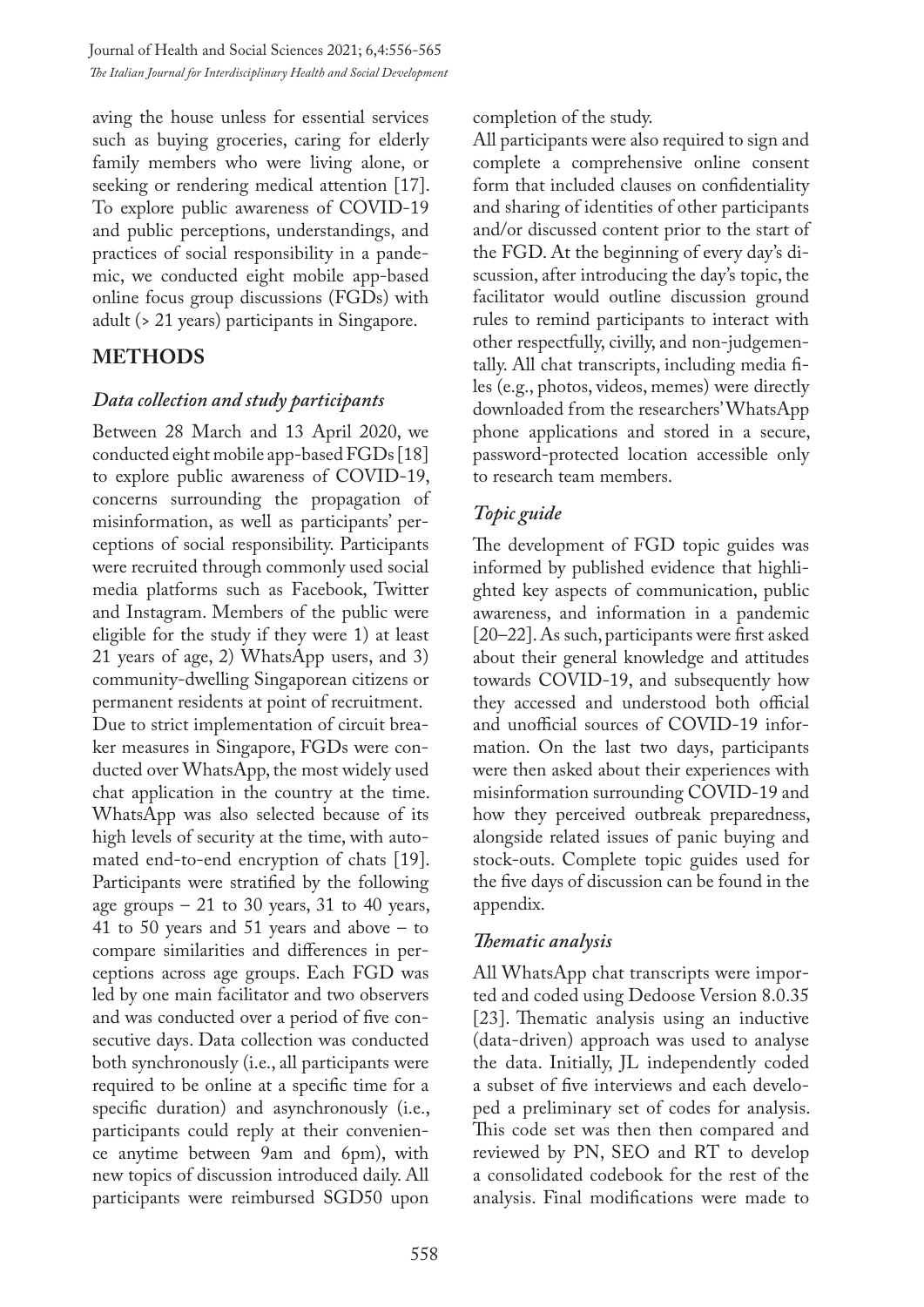improve the framework before finalisation, achieved through team-based iterative discussion and consensus-building. Using the final coding framework, JL and RT coded the remaining transcripts independently. The content of each code was available to all authors for subsequent validity checks. Participant quotations are provided to illustrate our findings.

### *Ethical aspects*

This study was approved by the Departmental Ethics Review Committee at the Saw Swee Hock School of Public Health, National University of Singapore (reference number: SSHSPH 014).

# **RESULTS**

Thematic analysis indicated a bi-directional conceptualisation of social responsibility in a pandemic, inclusive of both external and individual factors (Figure 1).

# *External factors*

External factors comprised of appropriate legislations both by governing structures and workplaces. Participants acknowledged that appropriate timing of legislation, especially for overall crowd management and safe distancing measures to reduce transmission, was crucial. Concomitant with the development of country-wide legislation, participants across age groups also discussed the need for enforcement to encourage greater uptake of control measures in preventing further community-level COVID-19 spread. In particular, older participants discussed growing trends of non-compliance to control measures in younger age groups.

*"Previously the government introduced social distancing, restaurants followed those guidelines. Some added cross marks on seats to Ensure that people don't sit on it. Today's update highlights the changes with the increase rates of infection. No dine in from Tuesday onwards"*

#### (Participant 1)

*"I think they have been trying their best. Food courts, coffee shops, hawker centers have removed* 

*half their seats and marked out with* **X** *the areas we should not sit. There are also clearly marked out lines for queues at supermarkets etc...But perhaps more can be done to enforce. Although measures are in place, many people ignore these measures. Just today in hospital I see a couple sitting next to each other despite seats being clearly marked out."*

#### (Participant 2)

*"The queue markers at restaurants, supermarkets, and other public places have been pretty useful to remind people how far they should be distancing themselves. Public transport is still an issue, but with the new measures of having most workplaces closed, hopefully those who still need to use the transport system would have less people to contend with and more physical distance in between."*

### (Participant 3)

*"And there are still cases where people still flagrantly congregate despite the rules, e.g. I saw a group of about 10 [teenage boys] underneath a HDB block near my place gathering around a chess table to play mobile games together just yesterday night, and apparently they've been doing this get-together regularly and frequently despite the measures becoming stricter over the past month."* 

#### (Participant 003, FGD 2A)

In addition to relevance and timing of legislation, participants spoke about existing allowances in societal culture that could facilitate or impede compliance to novel CO-VID-19 legislation. For instance, some participants discussed trends surrounding mask wearing and other aspects of collective responsibility prior to the pandemic.

*"Before this entire [COVID-19] happened, wearing mask when sick or when not feeling well was almost non-existent…[even] with social distancing measures, some prefer [their routine] to go to the coffeeshop to drink coffee, chit chat with friends. Evening go drink beer with beer promoters serving."* 

#### (FGD 1B)

This was also a pertinent issue for participants in their respective workplaces, where many found recent control measures incompatible with well-established social norms at the wor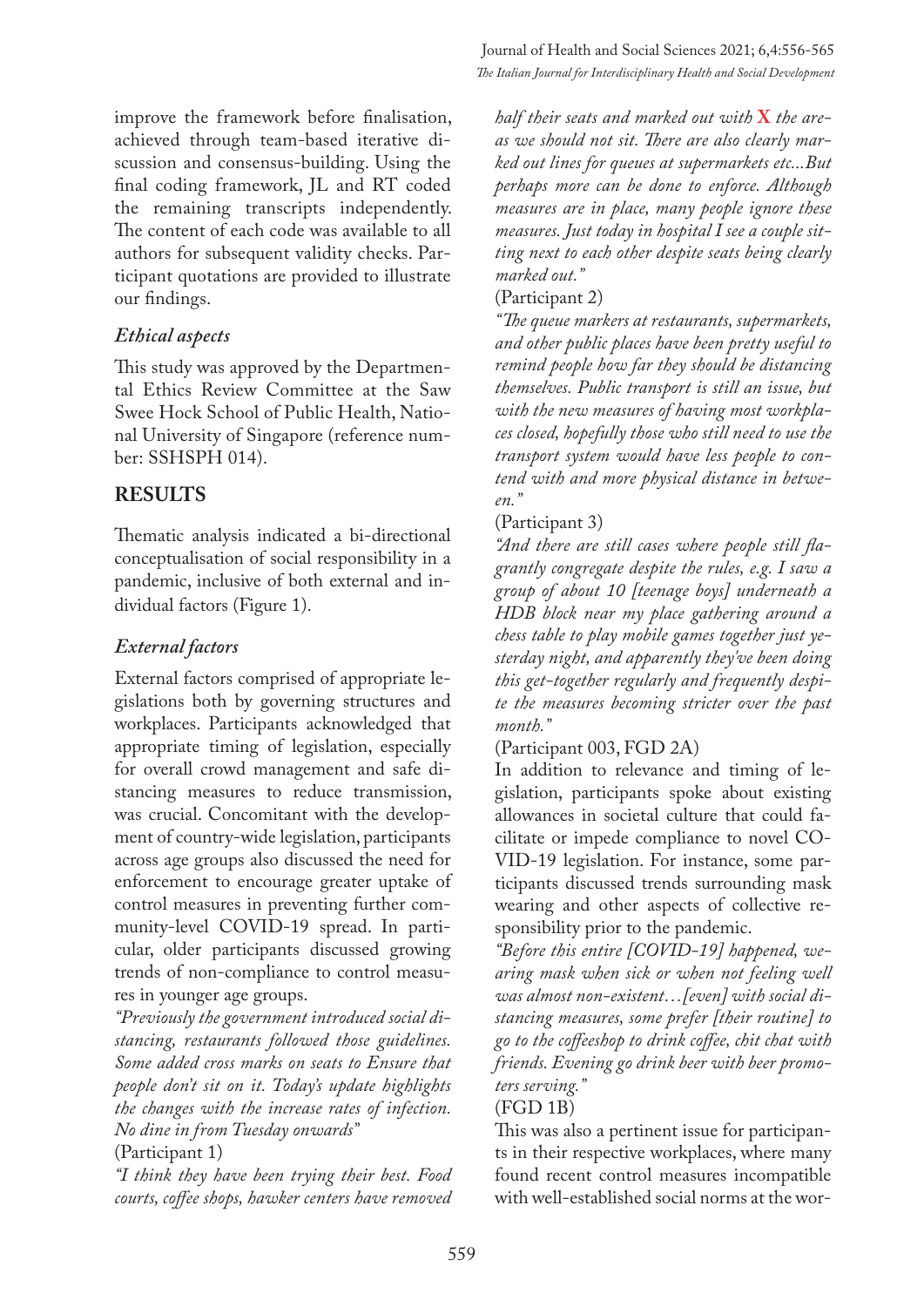kplace, such as presenteeism. Participants also discussed varying experiences in the adoption of technological tools to facilitate transitions to remote working situations. There was further widespread agreement among participants that policy changes and new norms needed to be accompanied by evolving team culture and overall management. Participants shared the following:

*"It depends on where you're looking at it from… there was a lot of emphasis on turning up for work despite being ill…which is rather contrary to social responsibility. I was penalised earlier this month for taking a week of MC from a viral flu".*

(Participant 1)

*"To some extent. I think there's still a prevalent mindset in some companies or employees that… you can't trust your own employees to be doing proper work for 8 hours a day while they're [home]. In order for social responsibility to happen in the workplace, I feel like the messaging and support has to come down from the upper management."*

(Participant 2)

*"Yea it's not just about having policies in place. team culture and supervisors make a big difference :p".*

(Participant 1)

*"Prior to the WFH measures, our office realized that if not for this pandemic, the adoption of certain technological tools that we already have may not be adopted."* 

(Participant 2, FGD 3A)

### *Action-based factors*

Another aspect of social responsibility were action-based factors in actively adhering to evolving country-wide COVID-19 legislation and advisories to prevent themselves and others from getting sick. Examples of these behaviours included mask wearing, staying home if they felt sick, minimising contact with vulnerable family members and practicing physical distancing whenever they were in contact with non-household members. Some participants also discussed heightened healthcare seeking habits, as well as keeping a personal record for contact tracing purposes:

*"Wearing masks, washing your hands regularly, staying home when you're sick, educating people if they ask and don't know about these measures, fighting back againsta fake news…prevent panic buying and hoarding of essential items. buying only what is necessary so that others have enough as well"*

(Participant 1)

*"Acting with others in mind, not just yourself. in this context, staying home as much as possible, minimising interactions with others, spreading responsible messages, etc."*

(Participant 2)

*"Lots of things:* 

*- spend more responsibility and be considerate in what you buy. Spare a thought for others too.*

*- stay at home when you are not well. Be mindful of the virus and when in doubt, consult the doctor immediately.* 

*- be mindful of your cleanliness so as not to spread to others with poor immune system like the elders. - be considerate and attentive to your what is needed to be done to make this situation better and to get it over as fast as we can.* 

*- always keep in mind that if one does what is advisable to be done, then hopefully we can get over this mich sooner and back to our normal life."*

(Participant 3)

*"Social Responsibility is about showing concern to others as we live in a relatively dense space. I believe most people show the concerns for others; they are socially responsible it may be due to the in enforcement in place. I have never seen such orderliness in the wet market. I really hope that after this we will inch towards a gracious society like Japan or Taiwan."*

(Participant 4, FGD 6A).

Amidst threats of misinformation, participants also believed that correcting false information, disengaging misinformation on social media platforms and not participating in panic behaviours were vital behaviours in practicing social responsibility. Inevitably, participants across all age groups said that they have all received circulating false news and unfounded rumours about COVID-19, most commonly through social networking platforms such as WhatsApp and Facebook.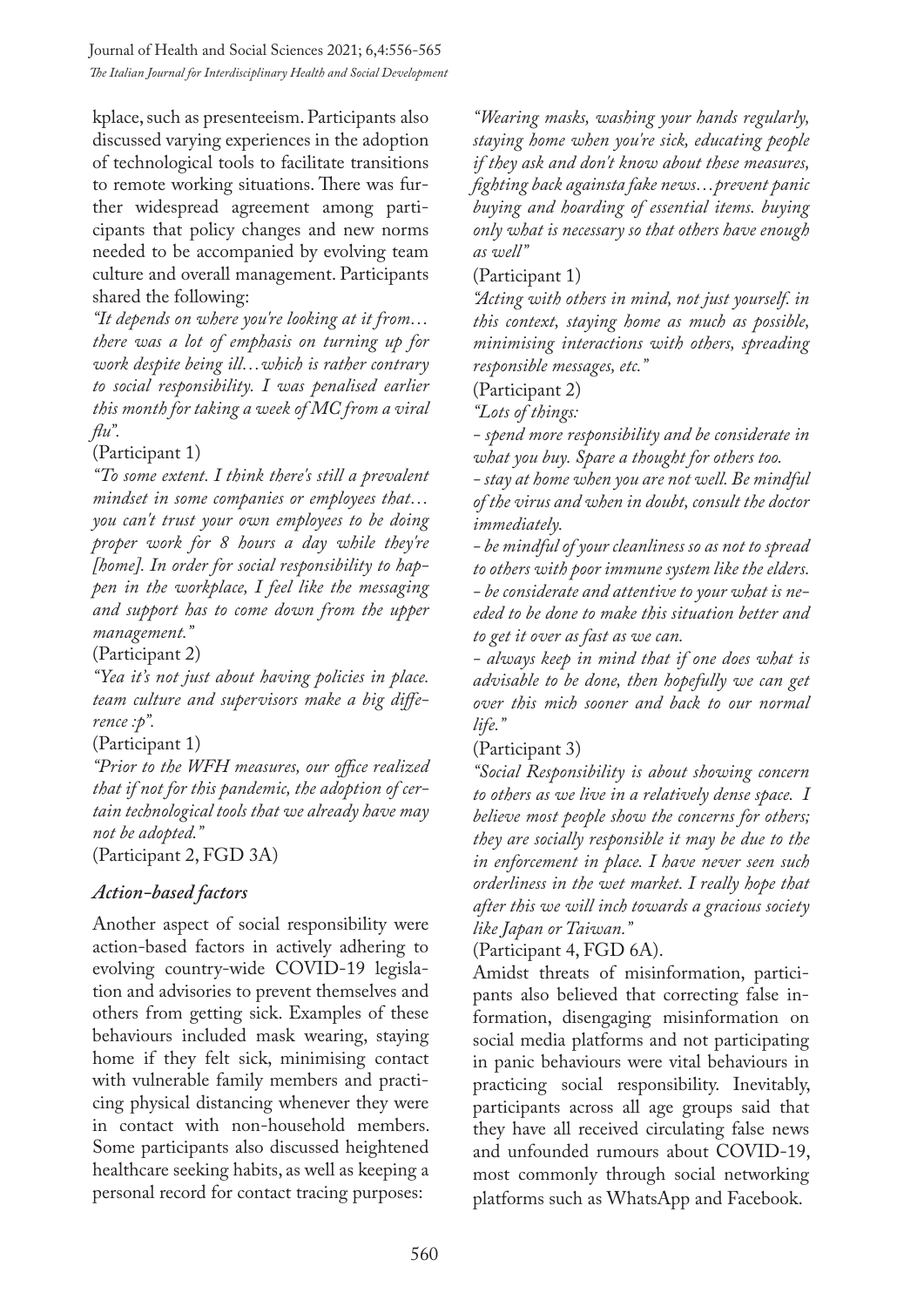## *Mediating factors*

Overall, most participants acknowledged that there were generally high levels of citizen compliance to COVID-19 legislation, facilitated by stiff penalties when control measures were breached. While a majority agreed that the punitive nature of early stage enforcement was effective and sometimes necessary in slowing community transmission, some also recognised that certain individual factors, such as sociodemographic or socioeconomic characteristics, could influence adoption of rapidly changing legislation during a pandemic.

More specifically, given the rapidly evolving context within which COVID-19 advisories were issued, participants discussed the adequacy of government communication and the clarity of key messages to varying segments of the general public. Some participants highlighted unintentional breaching of control measures could be due to the lack of that due to the immense amounts of information, people may not have had the ability or resources to distil key messages and did not know what was expected of them.

Across all age groups, participants also tended towards the belief that younger and older segments of the population demonstrated lower trends of compliance to control measures, and thus had greater potential to facilitate disease transmission in the community. In the younger population, participants generally attributed poor adherence to recklessness and self-interests, in part due to their perceived immunity to COVID-19. While there were similar levels of frustration toward older adults who were more susceptible to COVID-19 complications, participants recognised that this segment of the population was also more vulnerable to loneliness and other detrimental social isolation concerns.

*"Youngsters are more rebellious. Don't listen and always want to test the system !! We were once young before . Same behaviour. Don't think of consequences. Don't know how to write "DIE""* (Participant 1)

*In your opinion why do you think they continue to do it?*

(Facilitator)

*They need to chit chat and I think some are lonely and so needs to find company"* 

(Participant 001, FGD 1B)

Further, working age participants also verbalised the challenges of navigating transitions and changing environments in a push for working from home to curb disease spread. These challenges ranged from technological issues, social isolation, as well as blurred boundaries between home and work. These issues were exacerbated in participants, disproportionately female, who had to maintain a work routine along with additional duties in the home, including home-based schooling and childcare.



**Figure 1.** Bi-drectional conceptualisation of social responsibility.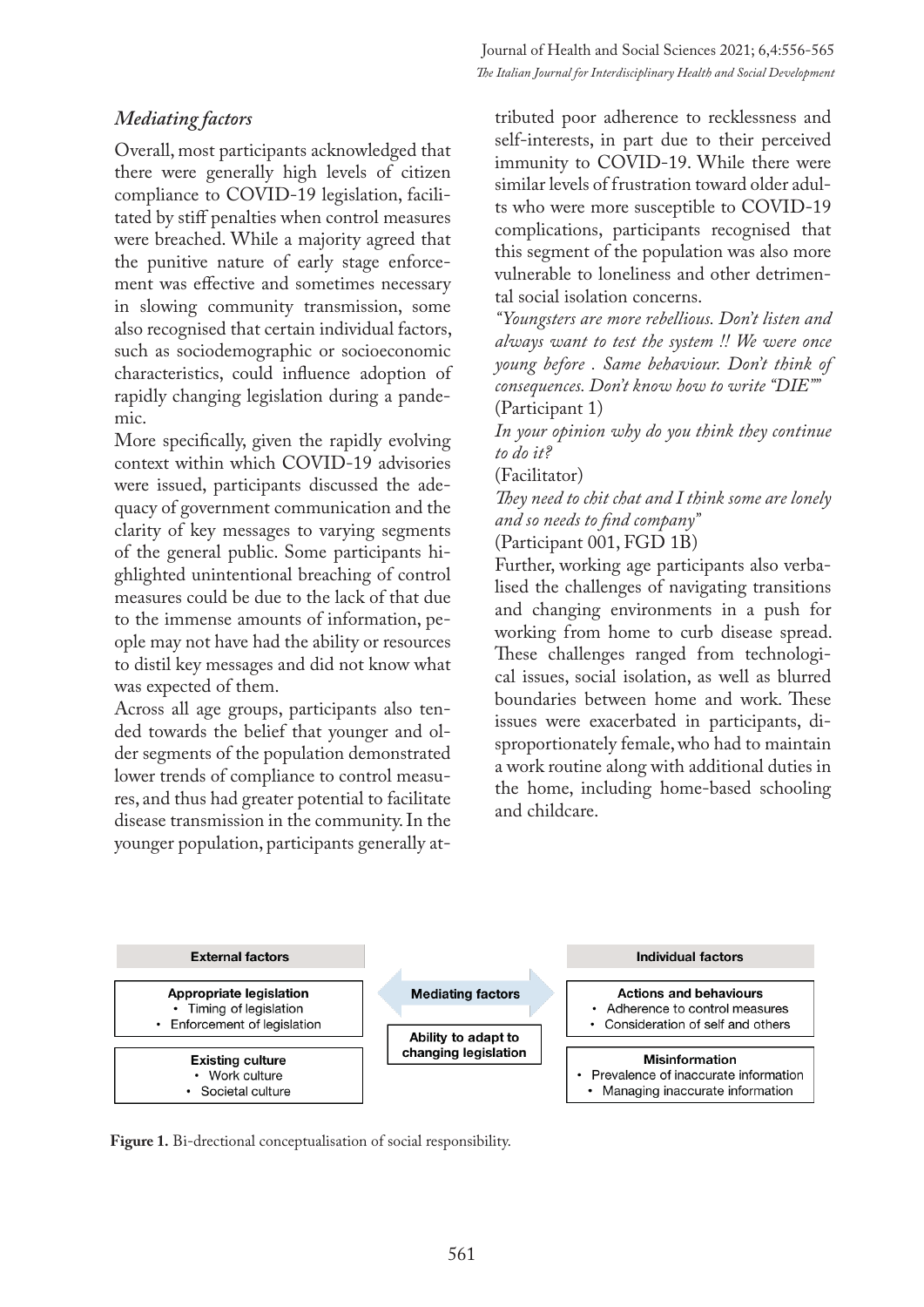# **DISCUSSION**

Findings from our online FGDs indicate that social responsibility, especially during the early stages of COVID-19, was influenced by external factors such as appropriate legislation and allowances in existing societal culture, as well as action-based factors including mask wearing and safe distancing. Both were further mitigated by individual factors that mediated an individual's capacity and capability to comply with rapidly changing legislation during a pandemic.

In Singapore, the COVID-19 (Temporary Measures) Act 2020 was passed by Parliament on 7 April 2020 – approximately two months after presentation of the first imported case – implementing country-wide mitigation measures to curb community COVID-19 spread. Despite its stringent nature, participants generally agreed that the situation necessitated a larger-scale approach from governing structures. This corroborates evidence in similar settings, where the timely enactment and clear communication of pandemic-pertinent legislation showed improved perceived effectiveness, promoted positive behavioural changes and reduced pandemic-related fear and anxiety in the general public.

However, expedient legislations alone are inadequate in enforcing COVID-19 control measures. Across countries, early local clusters tended to emerge in workplaces [24, 25], prompting concerns of presenteeism, where individuals who were feeling unwell continued to attend work or other social activities. Previous literature also highlights the issue of presenteeism and the importance of workplace distancing in slowing disease transmission [26–29], making the adherence to recommended control measures especially vital in the workplace. This calls for the expanding or re-establishing of social norms to accommodate safe practices in order to sustainably curb COVID-19 spread distancing.

Accompanying the need for higher-level regulations, participants also viewed social responsibility along a spectrum of individual-level actions to keep themselves and others safe, such as continued mask-wearing, safe distancing, heightened healthcare seeking behaviours as well as managing misinformation. Across age groups, participants alluded to uncertainties that closely followed the COVID-19 infodemic [20], as technology and social media were used on an unprecedented scale to keep people informed and connected. While information dissemination can be advantageous, widespread misinformation can also influence population-level anxiety [22] and result in fragmented social response. Contingent on population-level trust, further information dissemination surrounding COVID-19 should focus on official news sources and other government-related channels [30].

While participants acknowledged that punitive enforcement of control measures could contribute to higher levels of compliance, some recognised that adoption of control measures could be more challenging in some segments of the population, especially with constantly evolving legislation in the early stages of the pandemic. In particular, prior research has suggested that physical distancing disproportionately affects older adults, with noticeably higher levels of depressive symptoms corresponding with social isolation [11, 13], highlighting the continued need for infrastructure in clinical and community-based organisations to maintain the provision of services that engage and support older adults [1].

Additionally, as workplace distancing measures necessitate remote work environments, the transition to working from home has greater consequences for those, especially females, who undertake additional responsibilities in the home, such as home-based learning, childcare or other unpaid care work [30]. While studies have shown overall elevated depression and anxiety levels in work from home environments [31], females have consistently reported greater stress levels [15] and higher instances of experienced domestic violence [32], suggesting significant gendered psychophysiological consequences with other entrenched inequalities in adherence to CO-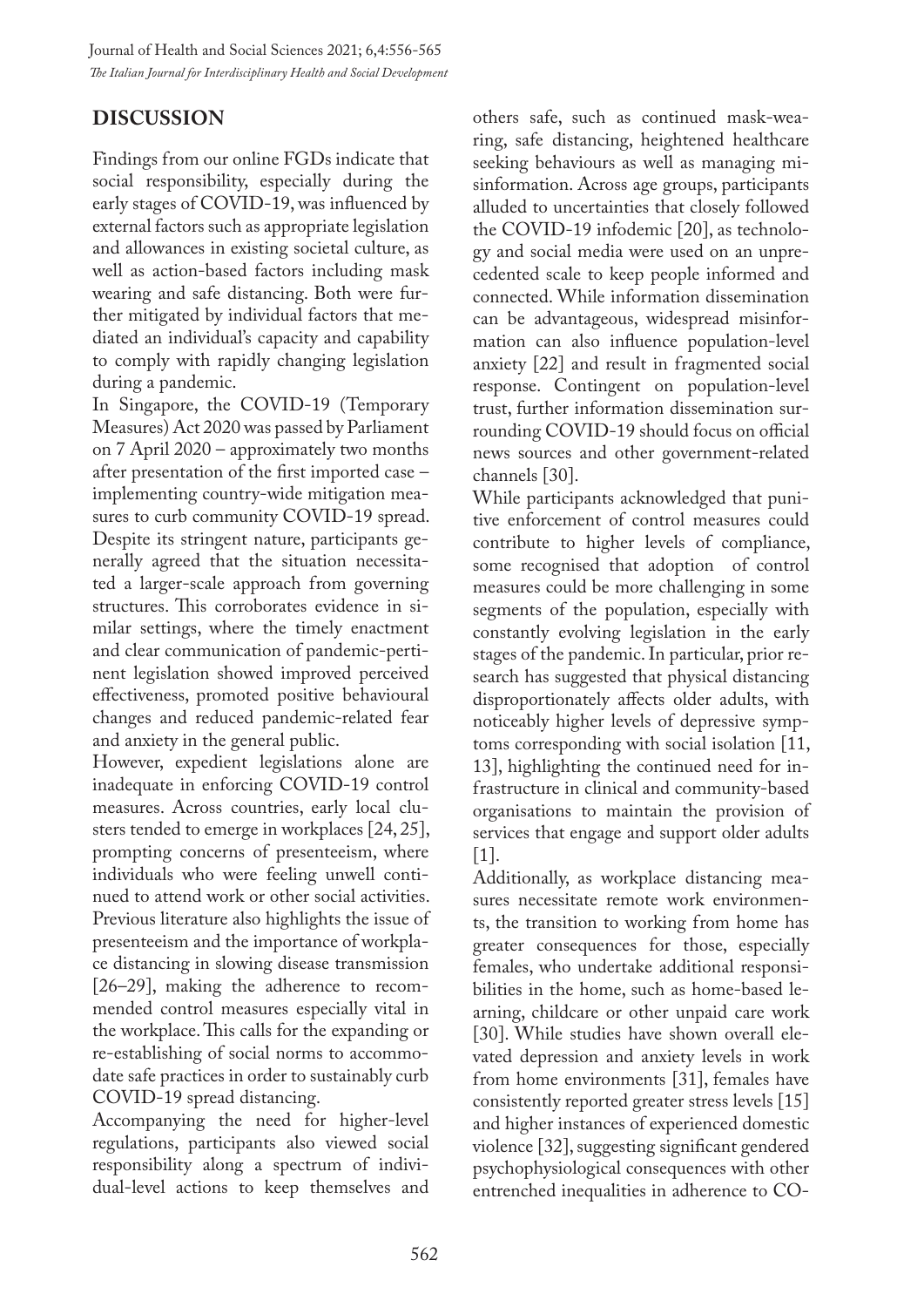VID-19 control measures. Understanding the reasons for variability in community response to control measures is then essential to improve long-term mitigation measures and to aid the development of more targeted public health interventions.

Our study is subject to a number of potential limitations. It is possible that there was a degree of self-selection in our study sample, as participants with greater compliance with COVID-19 control measures may have been more incentivised to participate. Additionally, due to the nature of data collection via WhatsApp, findings may not adequately represent those who are not familiar with or are not frequent users of digital technology. It is also possible that participants may have provided inaccurate information or socially desirable responses due to the peer-based, self-reporting nature of our study.

However, the use of online focus group disucssions has specific advantages during a pandemic, enabling rapid quality data collection within the context of physical distancing measures. This enabled us to study public perceptions toward COVID-19 during the early phases of the pandemic [18]. Future research should explore further facilitators and barriers of behavioural changes to provide greater insights into implementation of sustainable COVID-19 policies and strategies.

## **CONCLUSION**

Due to the novel nature of COVID-19, the role of social responsibility has been used to underpin an expanding set of control measures. Participants understood social responsibility as a conglomeration of external and individual factors, contextualised by existing societal culture, rapidly changing control measures and the uncertainties in the levels and sources of risk in the early phases of an epidemic. Evolving the role of social responsibility should be accompanied by expanding social norms and less reliance on punitive approaches.

#### **References**

- 1. Koh D. COVID-19 lockdowns throughout the world. Occup Med. 2020;70(5):322–322.
- 2. Chirico F, Nucera G, Magnavita N. Estimating case fatality ratio during COVID-19 epidemics: Pitfalls and alternatives. J Infect Dev Ctries. 2020;14(5):438–439.
- 3. Flaxman S, Mishra S, Gandy A, Unwin HJT, Mellan TA, Coupland H, et al. Estimating the effects of non-pharmaceutical interventions on COVID-19 in Europe. Nature. 2020;584(7820):257–261.
- 4. Imai N, Gaythorpe KA, Abbott S, Bhatia S, van Elsland S, Prem K, et al. Adoption and impact of non-pharmaceutical interventions for COVID-19. Wellcome Open Res. 2020;5(59). https://doi. org/10.12688/wellcomeopenres.15808.1
- 5. Lai S, Ruktanonchai NW, Zhou L, Prosper O, Luo W, Floyd JR, et al. Effect of non-pharmaceutical interventions to contain COVID-19 in China. Nature. 2020;585(7825):410–413.
- 6. Chirico F, Nucera G, Szarpak L. COVID-19 mortality in Italy: The first wave was more severe and deadly, but only in Lombardy region. J Infect. 2021 Jul;83(1):e16. doi: 10.1016/j.jinf.2021.05.006. Epub 2021 May 14.
- 7. Chirico F, Sacco A, Nucera G, Magnavita N. Coronavirus disease 2019: the second wave in Italy. J Health Res. 2021;35(4):359–363. doi: 10.1108/JHR-10-2020-0514.
- 8. Alliance P. Social responsibility and ethics. Retrieved from Pachamama Alliance 2018 [cited 2021 October 18]. Available from: https://www pachamama org/social-justice/social-responsibility-and-ethics.
- 9. Asnakew Z, Asrese K, Andualem M. Community Risk Perception and Compliance with Preventive Mea-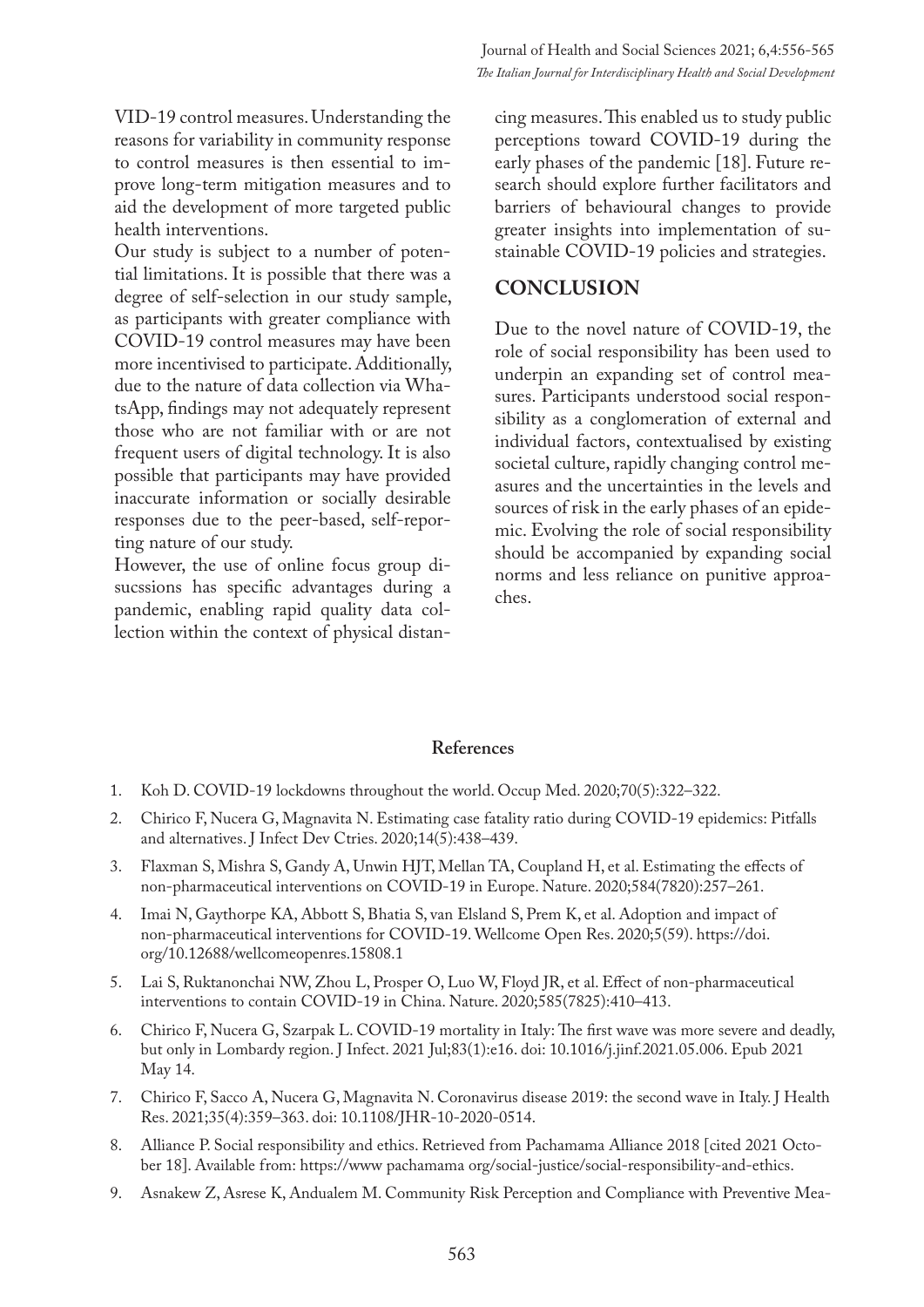sures for COVID-19 Pandemic in Ethiopia. Risk Manag Healthc Policy. 2020;13:2887–2897.

- 10. Zhao SZ, Wong JYH, Wu Y, Choi EPH, Wang MP, Lam TH. Social distancing compliance under Covid-19 pandemic and mental health impacts: A population-based study. Int J Environ Res Public Health. 2020;17(18):6692.
- 11. Berg-Weger M, Morley JE. Loneliness and social isolation in older adults during the Covid-19 pandemic: Implications for gerontological social work. Springer; 2020.
- 12. Guo Y, Cheng C, Zeng Y, Li Y, Zhu M, Yang W, et al. Mental health disorders and associated risk factors in Quarantined adults during the COVID-19 outbreak in China: cross-sectional study. J Medical Internet Res. 2020;22(8):e20328.
- 13. Smith ML, Steinman LE, Casey EA. Combatting social isolation among older adults in a time of physical distancing: the COVID-19 social connectivity paradox. Front Public Health. 2020;8:403.
- 14. Alon TM, Doepke M, Olmstead-Rumsey J, Tertilt M. The impact of COVID-19 on gender equality. National Bureau of economic research; 2020.
- 15. Sharma N, Vaish H. Impact of COVID–19 on mental health and physical load on women professionals: an online cross-sectional survey. Health Care Women Int. 2020;41(11-12):1255–1272.
- 16. Wong JEL, Leo YS, Tan CC. COVID-19 in Singapore-Current Experience: Critical Global Issues That Require Attention and Action. JAMA. 2020 Apr 7;323(13):1243–1244. doi: 10.1001/jama.2020.2467.
- 17. Jacinta I, Chen P, Yap JC-H, Hsu LY, Teo YY. COVID-19 and Singapore: From Early Response to Circuit Breaker. Ann Acad Med Singapore. 2020;49:561–572.
- 18. Chen J, Neo P. Texting the waters: An assessment of focus groups conducted via the WhatsApp smartphone messaging application. Methodol Innov. 2019;12(3):2059799119884276.
- 19. Pang N, Woo YT. What about WhatsApp? A systematic review of WhatsApp and its role in civic and political engagement. First Monday. 2020;25(12). https://doi.org/10.5210/fm.v25i12.10417.
- 20. Cinelli M, Quattrociocchi W, Galeazzi A, Valensise CM, Brugnoli E, Schmidt AL, et al. The covid-19 social media infodemic. Sci Rep. 2020;10(1):1–10.
- 21. Finset A, Bosworth H, Butow P, Gulbrandsen P, Hulsman RL, Pieterse AH, et al. Effective health communication–a key factor in fighting the COVID-19 pandemic. Patient Educ Couns. 2020;103(5):873.
- 22. Lim JM, Tun ZM, Kumar V, Quaye SED, Offeddu V, Cook AR, et al. Population anxiety and positive behaviour change during the COVID-19 epidemic: Cross-sectional surveys in Singapore, China and Italy. Influenza Other Respir Viruses. 2021;15(1):45–55.
- 23. Version D. 8.0. 35. Web application for managing, analyzing, and presenting qualitative and mixed method research data Los Angeles, CA: SocioCultural Research Consultants, LLC 2018; 2018.
- 24. Furuse Y, Sando E, Tsuchiya N, Miyahara R, Yasuda I, Ko YK, et al. Clusters of coronavirus disease in communities, Japan, January–April 2020. Emerging Infect Dis. 2020;26(9):2176–2179. https://doi. org/10.3201/eid2609.202272.
- 25. Zhang Y, Su X, Chen W, Fei CN, Guo LR, Wu XL, et al. Epidemiological investigation on a cluster epidemic of COVID-19 in a collective workplace in Tianjin. Zhonghua liu xing bing xue za zhi= Zhonghua liuxingbingxue zazhi. 2020;41(5):649–653.
- 26. Neo LS, Chin J, Khader M. "Don't Come to Work If You are Unwell!": The Psychology of Presenteeism. January, 2020. SSRN Electronic J. doi: 10.2139/ssrn.3584410.
- 27. Eisen D. Employee presenteeism and occupational acquisition of COVID-19. Med J Aust. 2020 Aug;213(3):140–140.e1. doi: 10.5694/mja2.50688. Epub 2020 Jun 28.
- 28. Kinman G, Grant C. Presenteeism during the COVID-19 pandemic: risks and solutions. Occup Med (Lond). 2021 Oct 1;71(6-7):243–244. doi: 10.1093/occmed/kqaa193.
- 29. Chirico F, Magnavita N. The Crucial Role of Occupational Health Surveillance for Health-care Workers During the COVID-19 Pandemic. Workplace Health Saf. 2021;69(1):5–6.